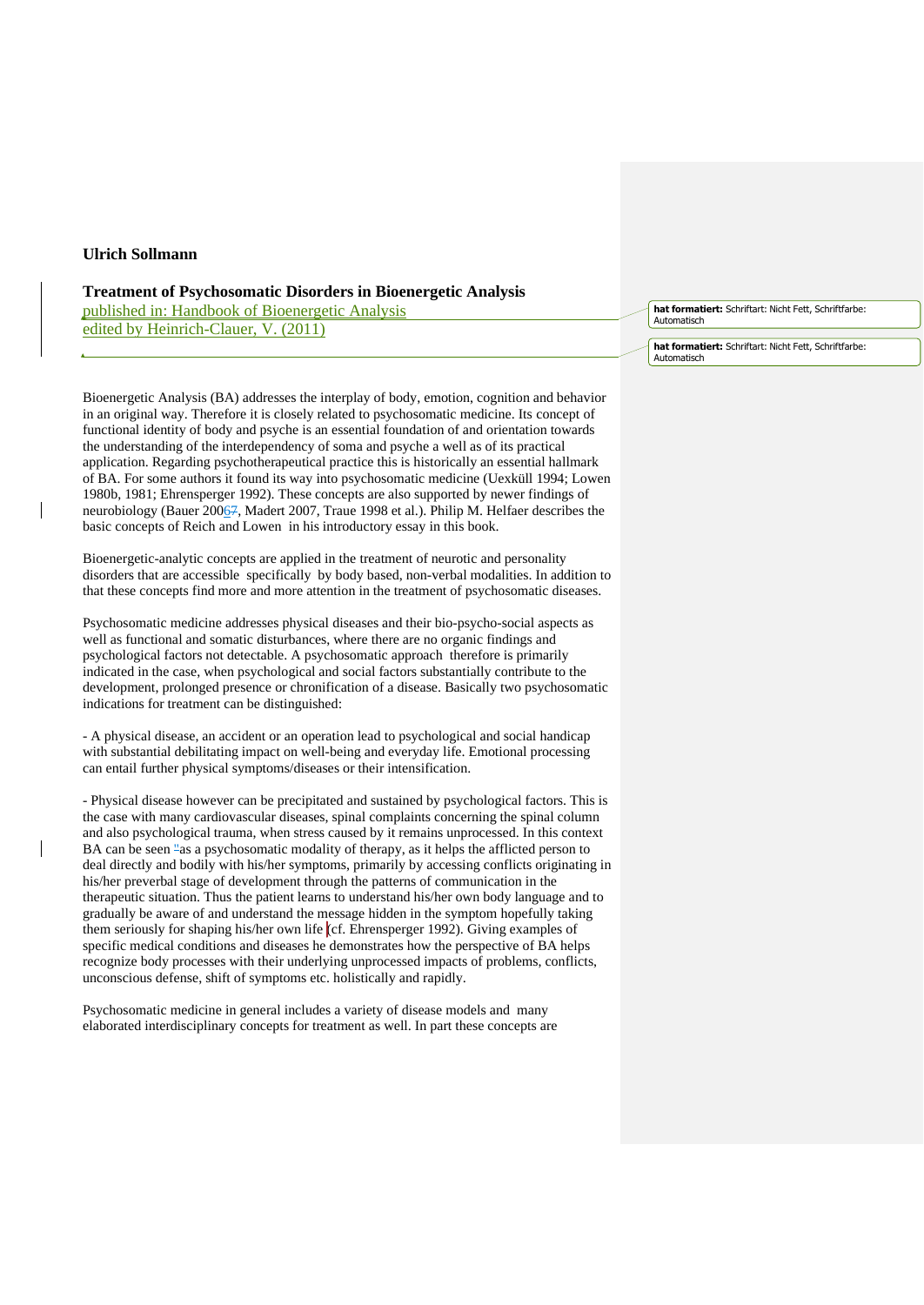specifically designed according to certain indications, approved in practice and integrating body related modalities and also experience reactivating methods.

BA offers a dynamic and process oriented approach: the expressive language of the body is explored in contact with the patient (so called body reading). Furthermore will be analyzed and worked through, also in collaboration with the patient, "in which way he mentally and also physically processes information coming from the outside" (Ehrensperger 1992 p). BA like other modalities of therapy, which are rooted in depth psychology, includes the work with transference, counter transference and with resistance. It also focuses on modes of stress processing (Coping), training of body awareness, experiencing of the body as self experience and psychophysical expressivity.

The combination of psychosomatic medicine and BA reaches back as far as the seventies of the last century (Lowen 1980b). Thus John M. Bellis (1979) compares the goals of the BA with the goals of medicine, in order to gain insight for therapy, basic ethical attitude and the role of the Bioenergetic analyst and to define a basic ethical orientation. Robert Lewis (1979) first had descibed the bioenergetic foundation of early ego development and had introduced fundamental hypotheses concerning psychosomatic development. Many of the published case studies , mainly published in the journal "Bioenergetic Analysis", address certain aspects of psychosomatic understanding of diseases illustrating the actual process of therapeutic work and coming to conclusions explaining, specifying and verifying the interactive bio-psychosocial field where therapy takes place.

Publications about BA during the first decades were based on case studies, by which the attempt was made to prove, that its numerous convincing models of understanding and acting fulfill its claim for integrality. The qualitative case study largely still is the state of the art, to present and discuss the holistic approach of treatment in a differentiated and person centered way in the scientific therapeutical field. In sections V and VI of this book the integration of these findings of the last decade are presented as well as the findings of more recent empirical studies of effectivity .

The acceptance of BA and also the relevance of bioenergetic-analytic practice are reflected in the numerous editions of Alexander Lowens books during the time of the mid-Seventies through the Nineties. These editions can also be understood as client feedback, a feedback that highlights high acceptance and connectivity among clients and colleagues. Considering the fact that an essential element of psychosomatic disease consists in not being able to perceive and accept ones own emotionality and its underlying psychodynamics connected with the physical symptoms the high interest in books about BA might be understood as an indication, that primarily the public of clients, , has made a first (self) therapeutic step.

The considerable interest in the books about BA in the time of the Seventies through the Nineties can also be understood as an expression of awareness about health. By the very clearness that can be found in Lowens books people want to get a better understanding of themselves, their relation with their body and of their way to live. This interest is responded to by ressource oriented concepts of BA: improvement of ones own grounding, body awareness, emotional presence and self-expression, sense of coherence and finding of ones own identity in the sense of a true (body) self as well as training of resilience and stress resistance.

The following case presentations refer to the specific dimensions of BA as a psychosomatic therapy, as they were described above:

**Kommentiert [PB2]:** introduces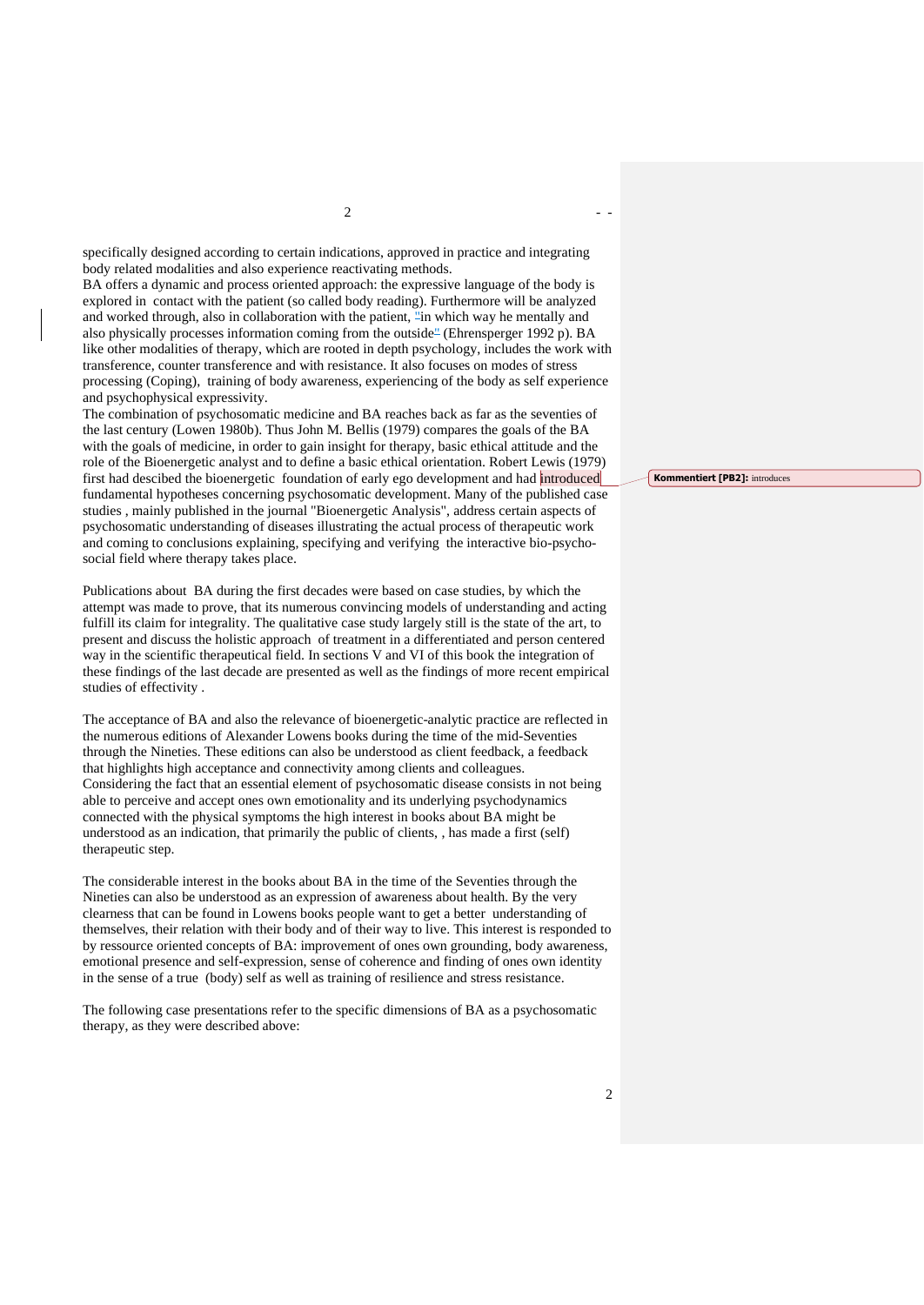$3 \left( \frac{1}{2} \right)$ 

*Carol Bandini* demonstrates in her case presentation "A Valiant Woman ... xxx", the interplay of biography, actual psychodynamics and their impact on the body self. She continues describing in which way she has dealt with and integrated the different levels in the process of Bioenergetic Analysis. The patient suffered from physical and psychological symptoms and reported different diseases (neuralgia of the trigeminal nerve, cancer, extreme overweight,, among others). Either there was no organic reason for these complaints or a medical treatment did not lead to improvement of her condition. Bandini describes in detail the physical state referring to the bodily experienced symptoms and its biographic origin and the resulting consequences. She illustrates, in which way the very psychosomatic symptomatology echoes the early relationship of the patient with her mother. From early on in her childhood the patient was forbidden to express feelings verbally. So until today only body language is available for her as a way to express her fantasies, her wishes and her needs, which were forbidden in her everyday life. In addition communication in the family frequently and unconsciously had a sexual connotation. The patient had learned to express that inner excitement or arousal unconsciously by tension and pain. The therapy process itself was built on an initially difficult, but later on successful relationship of trust. It was difficult to tolerate the extreme negative transference and finally to experience together with the patient that in spite of her tremendous rage, "both survived". Bandini based the therapeutical process on the analysis of the psychodynamics, work with the body and feelings and with the biographical dimension. Through the description as process the intricate interplay of the work with the body, the work with the emotions and with the relationship becomes understandable and transparent. The therapy led to a significant improvement of the patient´s health conditions, well-being and the quality of living.

*John Bellis* refers in his article "Symptom and Diseases of Respiratory and Digestive Tract xxx" to Reich and Lowen. He stresses that Reich and Lowen did not try to "break" the character armor. In fact both of them were concerned about understanding the basic survival patterns of the patients and their meanings, their value in relation to the experience of the person and the adaptational processes. The point for both of them was to read the patients history and psychodynamics of crucial conflicts in life in the expression of his/her body, however conscious, defended against or suppressed. Nowadays neurotic conflict processing and structural vulnerability are clearly differentiated. The concept of body armor, as seen by Reich and Lowen, primarily refers to conflictual issues. It has been expanded by more recent concepts of BA attuned to the work with structurally less integrated patients. Therefore the essential contribution of Reich and Lowen consists not primarily in the character concept but in a new way of thinking about life. Bellis in his article illustrates the "functional thinking" - the basic psychosomatic approach in BA - using examples of three medical conditions: diseases of the respiratory tract, hyperventilation and diseases of the gastrointestinal tract. In each case he describes the physical symptomatology, identifies it as psychophysiological process and finally inquires into the underlying personal attitude of the patient towards life and the function of this attitude. In doing so he affirms, that it is not sufficient to remove the symptoms, but essential to work through the psychological issues (character structure) which prevent the patient from recovering.

*Jörg Clauer* `s case study is an illustrative and apt example for the combination of medical treatment and salutogenesis. He is concerned about the description of "a patient`s protracted and often difficult process of facilitating the growth of the organizational patterns of self."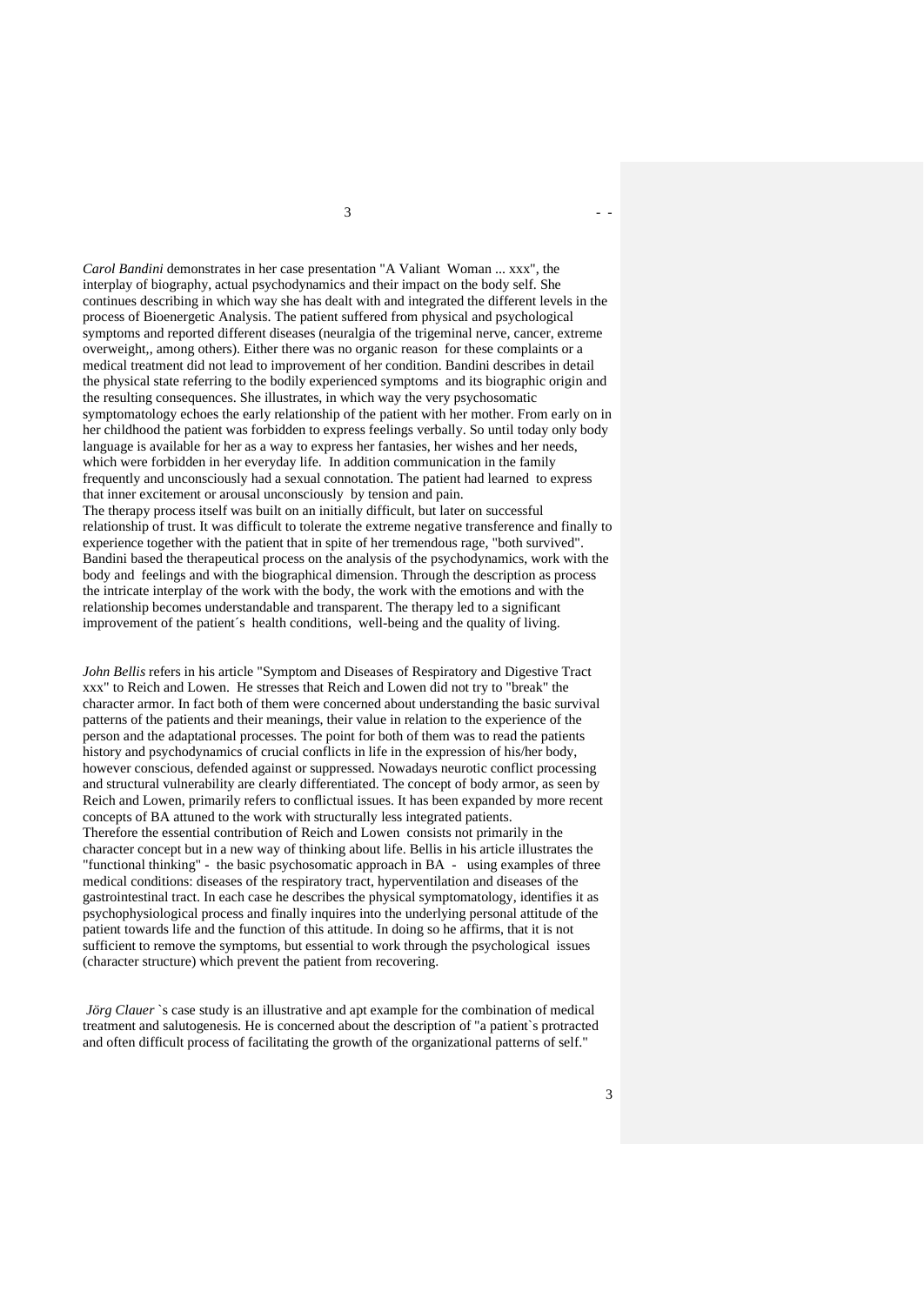The presented patient suffers from endogenous depression, anxiety, sexual problems, selfdoubts and colitis ulcerosa.

The patient had survived, as she herself affirms, by developing psychosomatic dissociation. She had "switched off the body" and consisted only of thoughts and mind. Her self-respect was strongly based on her commitment to performance.

Clauer pursues in the treatment process conceptionally and practically two therapeutic goals, in each case with good reasons. On the one hand the pathological dimension is worked through analytically, focusing on the dialogue in the relationship and in a body oriented way. On the other hand he places support of basic self-functions in the centre of his work. The unfolding "of self perception and self effectivity or creatorship as new transformed patterns of their organizing principles" occurs as an "embodied dialogue in relationship". Furthermore the following issues are integrated: experience of boundaries, developing of aggressive feelings, felt acceptance as a space for change and awareness of implicit relational knowledge as agency for the change of patterns of mental organization. In the second part Clauer discusses his theoretical considerations regarding psychosomatic diseases. In the third part additionally he presents exercises and techniques specifically indicated for treatment of psychosomatic patients. They relate to the various dimensions of the therapeutic process, particularly pathological symptomatology, experience of self and relational process and transference relationship.

You are invited to participate in an inspiring, scientifically based and illustrative tour of discovery of body psychotherapy.

## **Übersetzung Peter Brandenburg**

**hat formatiert:** Englisch (Vereinigtes Königreich)

## **References:**

| Bandini C (1990)       | A Valiant Women, Bioenergetic Analysis, Vol. 4 No. 1, New              |                                       |
|------------------------|------------------------------------------------------------------------|---------------------------------------|
|                        | York, 12-28                                                            |                                       |
| Bauer J (20067)        | Prinzip der Menschlichkeit - Warum wir von Natur aus                   |                                       |
|                        | kooperieren, Hoffmann und Campe, Hamburg                               |                                       |
| Bellis J (1979)        | The goals of bioenergetic analysis, 2. Manual der                      |                                       |
|                        | Bioenergetischen Analyse, IIBA, New York, 87-99                        |                                       |
| Bellis J (1990).       | Symptoms and Diseases of the Respiratory and Gastrointestinal          |                                       |
|                        | Tracts. Bioenergetic Analysis, Vol. 4 No. 1, New York, 29-42           |                                       |
| Clauer J $(2007)$      | Embodied Comprehension: Treatment of Psychosomatic                     |                                       |
|                        | Disorders in Bioenergetic Analysis, Bioenergetic Analysis Vol.         |                                       |
|                        | 17, Psychosozial-Verlag, Gießen, 105-133                               |                                       |
| Ehrensperger Th (1992) | Psychosomatische Medizin und Bioenergetische Analyse, NIBA             | hat formatiert: Deutsch (Deutschland) |
|                        | Forum $1/92$ , 1-18                                                    |                                       |
| Ehrensperger Th (1994) | Bioenergetische Analyse, Separatdruck aus "Naturheilverfahren",        |                                       |
|                        | Springer, Berlin                                                       |                                       |
| Lewis R $(1979)$       | The psychosomatic basis of premature ego development, 2.               |                                       |
|                        | Manual der Bioenergetischen Analyse, IIBA, New York 139-154,           |                                       |
| Lowen A $(1980b)$      | Stress and illness, International Institute for Bioenergetic analysis, |                                       |
|                        | New York                                                               |                                       |

4